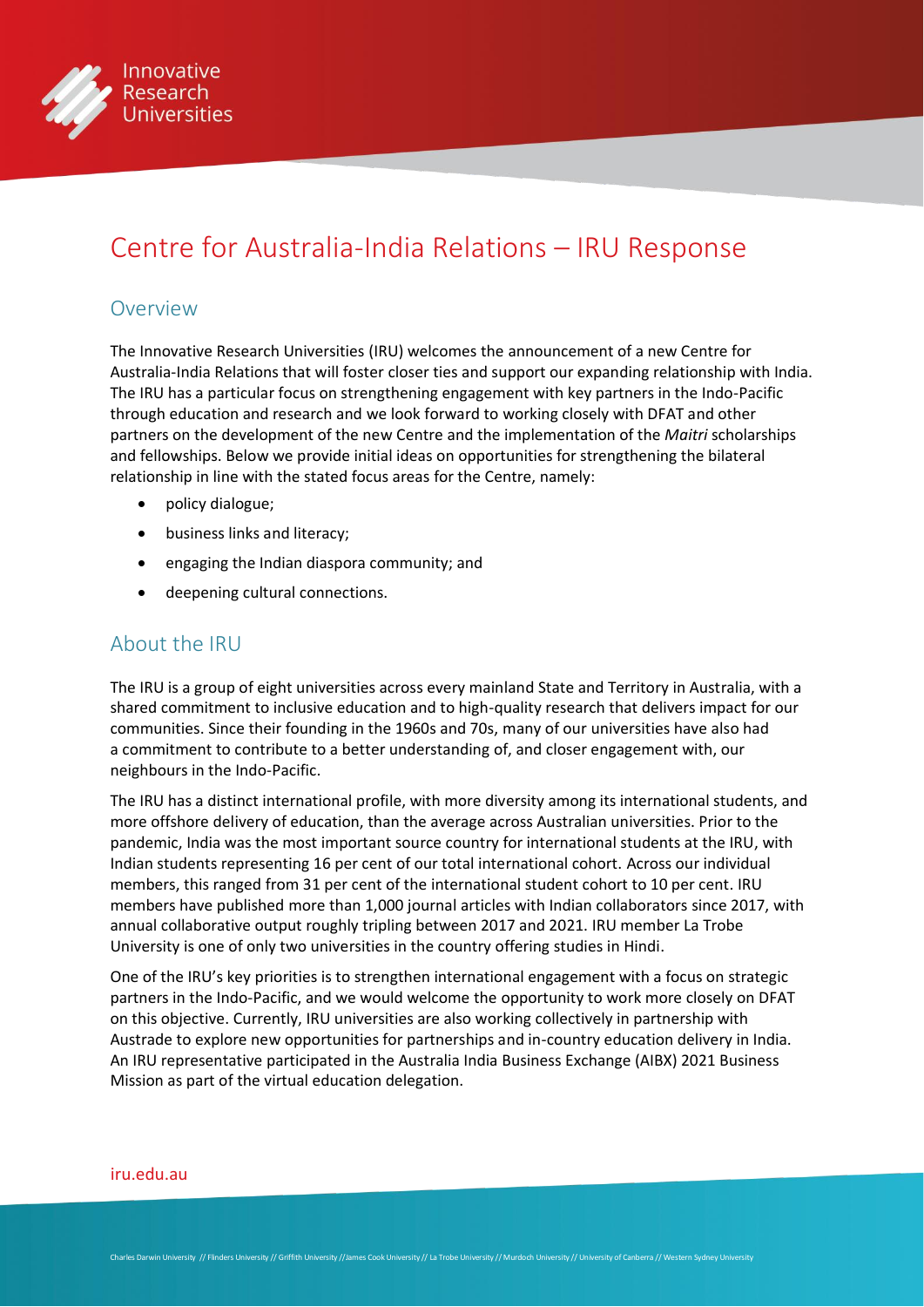

## Shaping the Centre for Australia-India Relations

The IRU supports the introduction of new *Maitri* scholarships and fellowships to strengthen exchange and cooperation. To meet the policy goal of deeper and broader mutual understanding across all sectors of our societies, we believe that scholarships and fellowships should be accessible to a wide range of students and professionals, from all socio-economic backgrounds, universities, disciplines and course levels. A coordinated national approach to promoting Australia, inclusive of all cities/regions and universities, should be part of the *Maitri* initiative, supported by the new Centre.

To ensure the most efficient and effective use of new funding to support the bilateral relationship, government should map existing scholarship and fellowship opportunities and address any gaps in two-way student and researcher mobility. Particular attention should be given to opportunities for two-way exchange at postgraduate and PhD levels, to build the next generation of future research and innovation partnerships in universities and industry. This should include broader government priorities and programs with a bearing on the Australia-India relationship – for example, the existing Quad STEM fellowships which provide opportunities for Masters and PhD students to further their studies in the United States. These could be extended to also strengthen two-way mobility between Australia and India. The Centre could also play a valuable role in better connecting existing programs, for example new joint Masters and PhD programs and initiatives to connect student exchange with broader objectives for more strategic research collaboration and industry innovation, including alignment with activities supported through NCP.

In our recent [submission](https://www.iru.edu.au/policy_submissions/international-student-diversity-at-australian-universities-iru-response/) to the Department of Education's consultation on diversification of Australian international education, the IRU recommended steps to improve policy coordination across multiple departments and portfolios. In the context of the relationship with India, the new Centre could play a valuable role in strengthening policy dialogue and alignment between initiatives across the Australian Government. For example, strengthening university-industry dialogue between Australia and India to support policy goals of increased technology sector collaboration and research commercialisation, as well as the Future Skills Dialogue.

Universities should be involved in mapping engagement and delivering new programs with the Indian diaspora community and the new Business Champions group, which can also play a role in achieving education and research outcomes. By leveraging university communities, including students and alumni, the Centre can play a critical role in strengthening India literacy across Australia, including language and culture. Both in-person and online events and initiatives will support this goal.

The IRU also welcomes the new Australia-India Education Qualifications Recognition Taskforce as a key step in removing barriers to closer collaboration between the two countries. In line with the *Australian International Education Strategy 2030*, the taskforce should examine recognition for new forms of education delivery, including offshore and hybrid/online. A particular focus for the IRU is recognition of 12 month diploma programs offered in India by Australian institutions, as a pathway to further study.

We believe that the new Centre can also play an important role in promoting the benefits of two-way study and work-integrated-learning opportunities for both Indian and Australian students. This will require universities being involved in policy dialogue and engagement with the business community for a more modern and coordinated approach. For example, in addition to creating new opportunities for Indian students to study at Australian universities, we would also like to see